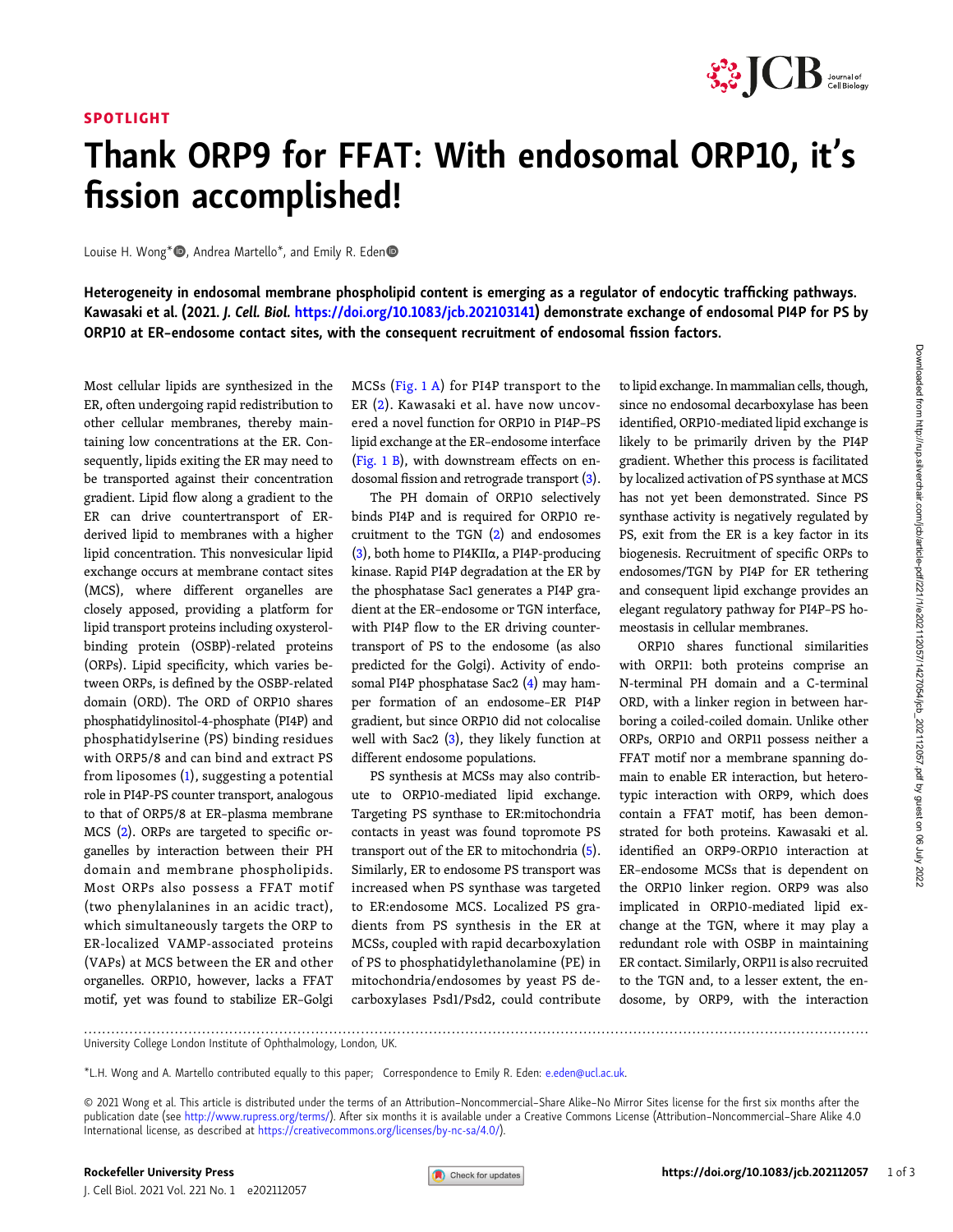<span id="page-1-0"></span>

Figure 1. Regulation of retrograde and secretory traffic by ORP10-mediated lipid exchange. (A) ORP10 interacts with VAP-bound ORP9 at ERendosome and ER–Golgi MCSs, with downstream effects on retrograde transport of mannose 6-phosphate receptor (M6PR). Boxed region (detailed in B) depicts ORP10 at the ER-endosome interface. (B) ORP10 functions in lipid exchange between the ER and endosomes, transporting endosomal PI4P to the ER in exchange for ER-derived PS. Production of PI4P in endosomes by PI4KIIa-dependent phosphorylation of phosphatidylinositol (PI), coupled with its consumption in the ER by ER-localized Sac1, generates a PI4P concentration gradient from the endosome to the ER. Low membrane PS concentrations in the ER are maintained by PS inhibition of PS synthesis from phosphatidylcholine (PC) by Pss1 or from PE by Pss2, with PS synthesis at ER–endosome contact sites promoting rapid PS export from the ER in yeast (not yet known if a similar mechanism operates in mammalian cells). ORP10 mediates PI4P transport along its gradient to the ER, driving countertransport of PS by ORP10 against its concentration gradient to the endosome. PS enrichment at the endosome leads to recruitment of the ATPase EHD1 to facilitate endosome fission for retrograde transport. (C) Depletion of ORP10 prevents lipid exchange at ER–endosome contact sites, resulting in a loss of retrograde transport of M6PR. Additionally, ER–Golgi MCSs are diminished, and secretion of ApoB-100 is increased.

depending on the linker region of both proteins ([6](#page-2-0)).

The finely tuned regulation of PI4P/PS is emerging as an important determinant of endocytic traffic. Previous studies have shown that endosomal PI4P accumulation inhibits retrograde transport from endosomes to the TGN [\(7](#page-2-0)), while endosomal PS regulates endosome to Golgi retrograde traffic. As depicted in Fig. 1 B, Kawasaki et al. have built on this to show that through interaction with VAP-bound ORP9, ORP10 mediates lipid countertransport at ER– endosome MCSs, removing PI4P from, and

supplying PS to, the endosome, with consequent recruitment of the membrane scission protein EHD1 to control endosomal fission and retrograde transport [\(3](#page-2-0)). Spatial and temporal regulation of endosome fission by ER–endosome MCSs involves recruitment of the ER membrane protein TMCC1 to the budding endosome by the actin regulator Coronin 1C, stabilizing the MCS [\(7\)](#page-2-0), but the mechanism by which MCS might effect scission has remained elusive. The findings of Kawaski et al. present an explanation: by providing a platform for lipid exchange, MCS promote the recruitment of EHD1, which

belongs to a conserved class of ATPases that can oligomerise in ring-like structures around tubules to mediate fission [\(8\)](#page-2-0). VAP interaction with OSBP at ER–endosome MCSs is also required for retrograde transport ([7](#page-2-0)), but potential redundancy between ORP9/OSBP in ORP10-mediated lipid exchange, or if ORP10 functions at Coronin 1C/TMCC1-regulated MCS is not yet established.

Interestingly, ORP10 function at the TGN has been implicated in regulating ApoB-100 secretion (Fig. 1 C), with hypersecretion reported in ORP10-depleted cells [\(9](#page-2-0)). FFAP1, which promotes PI4P consumption by Sac1